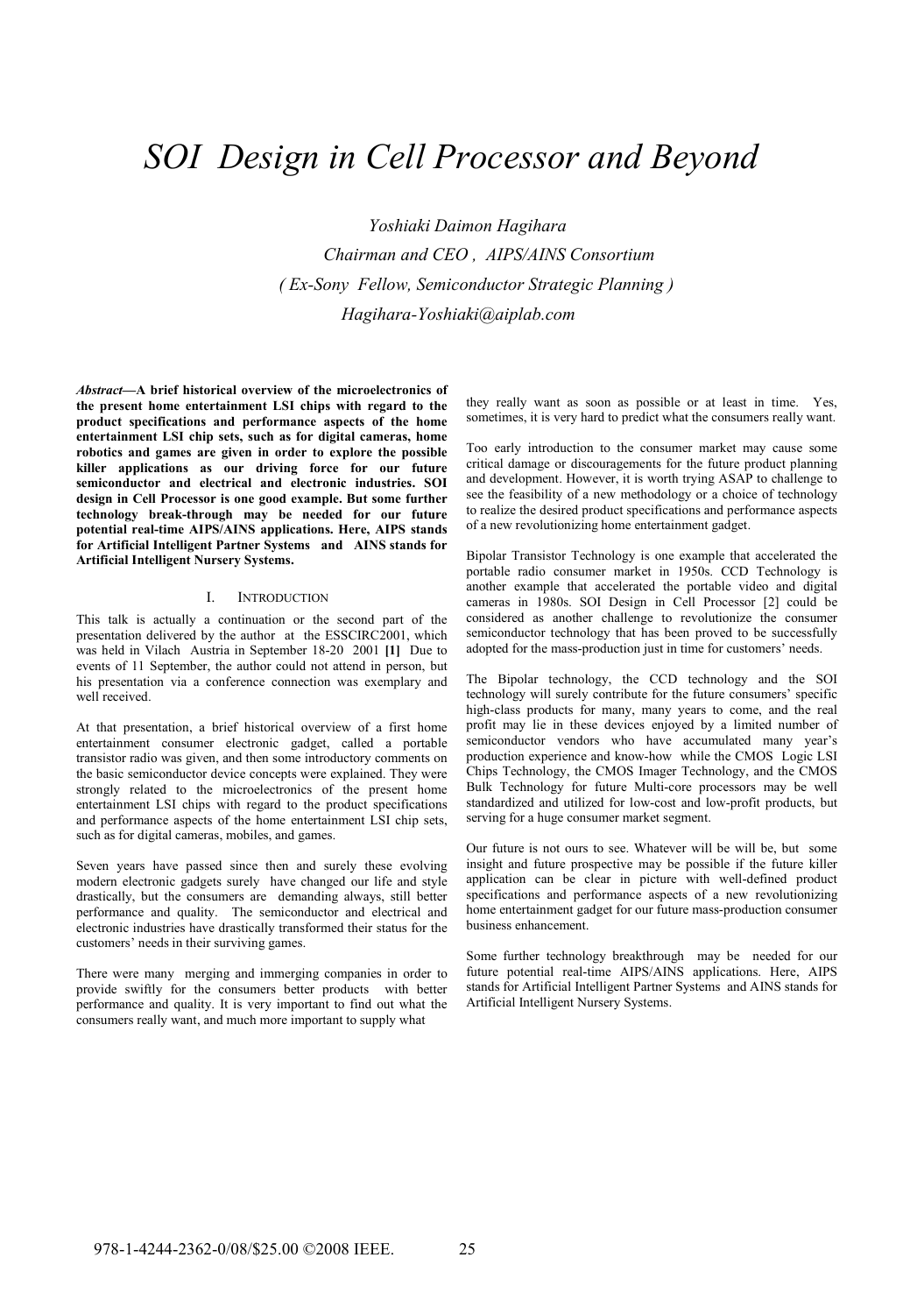## II. BIPOLAR AND MOS DESIGNS

A small portable radio called TR-1 in Regency brand was being sold in Liberty Music Store in New York City for the price of \$49.95 during the December Christmas holiday season in 1954. It was seven years after the invention of the bipolar transistor in December 1947.

The radio is made of four n-p-n grown-type Bipolar Transistors with the 22.5 volt stacked type 015N battery being used in US Army. The picture of the TR-1 Regency brand Radio and its Circuit Diagram are shown in Fig.1a and Fig1b. below .



Figure 1 a

Regency TR-1 Radio



Circuits Diagram of Regency TR-1 Radio Figure 1b

However only ten thousand units were produced due to the poor reliability and high cost. The problem is that the transistor has a very low internal impedance and it needs a high by-pass capacitor of a few micro-farads. The transistor itself had a very low yield these days.

A small venture company in the far east conquered these problems and introduced the world most reliable and compact consumer TR-55 portable radio with 6 volt supply voltage in Aug 20, 1955.

More than fifty years have passed, but many innovative RF and Wireless papers with integrated capacitors and inductors are still high lighted in the international technical conferences and being implemented in real consumer products.

Though we see the transition from Bipolar to CMOS in many applications such as the one shown in Figure 2 below, the analog , wireless and RF circuits are still holding important roles in our semiconductor industry.



III. CCD AND CMOS IMAGER DESIGNS.

The basic pinned-diode structures adopted for the sensor elements both in CCD imagers and CMOS imagers are identical. The original structure was proposed by the author in 1975 and now it is a free patent[3][4][6]. The original idea came from the floating and lightly-doped base n-region utilized as the photo-electrons dynamic storage area in a conventional but slightly modified p-n-p bipolar junction transistor embedded in the n-substrate. This structure was the basic of the most of the universally adopted sensor elements in CCD and CMOS solid-state imagers now a day. Figure 3 below shows the structure



Figure 3 p-n-p-n Sensor Structure for CCD&CMOS Imagers

The relatively highly-doped emitter region quenched the undesired electric field at the Silicon SiO2 interface, and very low dark current and defect free image sensing element was realized. More over even though this is very similar to the p-np bipolar transistor structure with n-type substrate, the p-n-p transistor operates dynamically with the base storage junction capacitor region floating. With this structure one single photo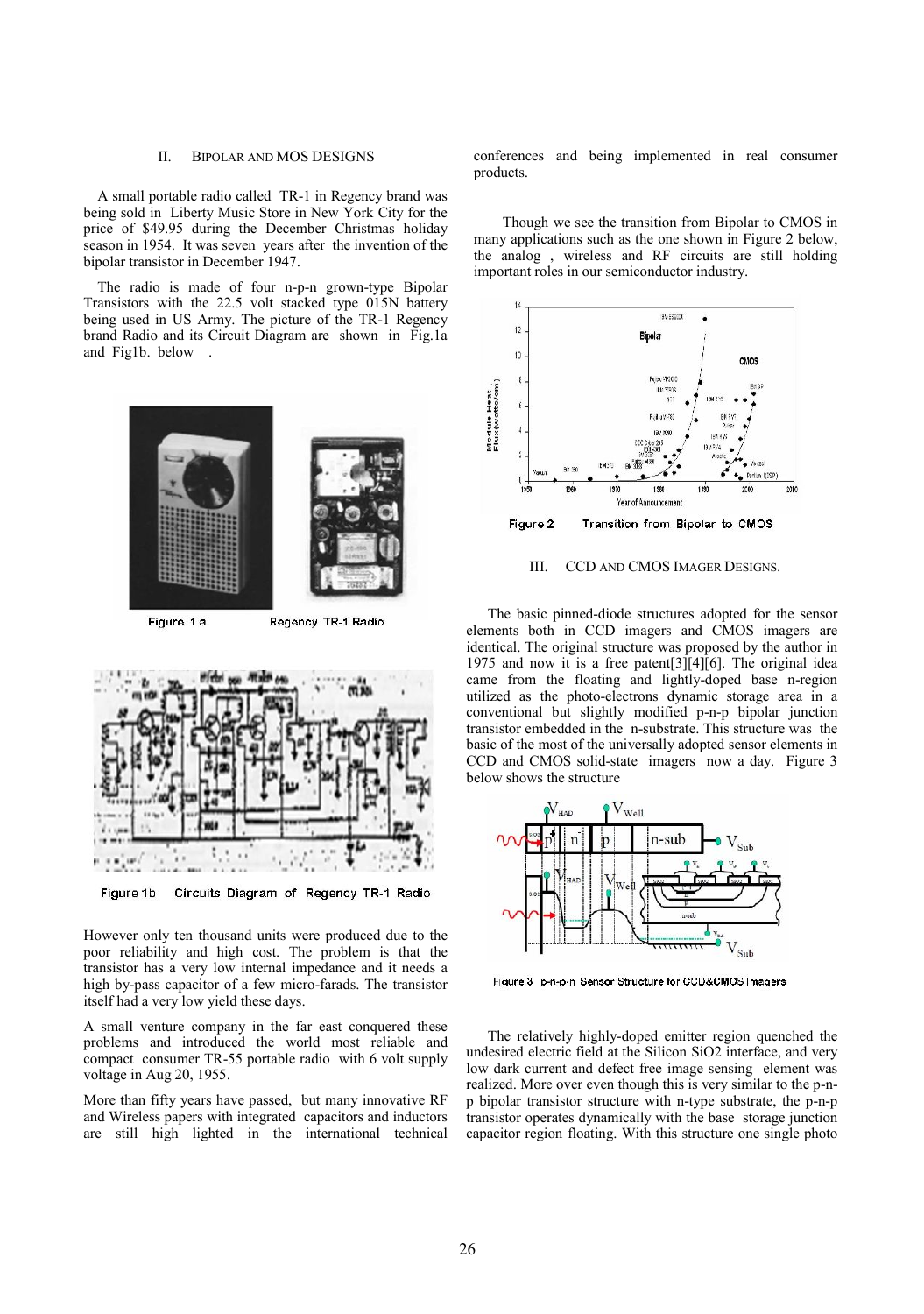detection may be possible when the lightly doped floating base is depleted completed. The same floating lightly doped base BJT sensor elements can be utilized both in the CCD imager in Figure 4a and in the MOS imager case as seen in Figure 4b below.



Figure 1a CCD Imager with Floating-Base BJT Sensors with Vertical and Horizontal CCD Shift Registers



Figure 1b The Same Floating-Base BJT Sensor with CMOS X and Y Transfer lines in CMOS Imager

Here we observe that even in CCD Imagers the output circuits are made of the CMOS source-follower circuits. And even in the CMOS imager case, the basic sensor element is the basic BJT sensor structure. Even a pinned diode, it is a p-n-p structure. A variety of technologies are all incorporated and utilized to achieve the best device performance.

#### IV. CMOS BULK AND SOI DESIGNS

Ten years has passed after the introduction of SOI into a product. Was SOI considered as a competitor to bulk CMOS then ? Now we see both technologies continue to co-exit in some of the application domains, such as microprocessors and gaming.

However, we also see the exclusive use of bulk CMOS in main stream SOC. It was thought 10 years ago that SOI has a performance advantage over bulk, and the cost would be its barrier for wide application. In this speculatives no one was sure about what were the applications. There were no clear pictures of the killer applications except PC and game processors in the huge consumer markets.

Figure 5 Two Technologies Overview

| Osamu Takahashi ISSCC2008<br>Technology |              | 65nm 501<br><b>CMOS</b><br>Technology<br>on p-SOI<br>Substrate | 45nm 501<br><b>CMOS</b><br>Technology<br>on p-SOI<br><b>Substrate</b> | <b>Scaling</b> |
|-----------------------------------------|--------------|----------------------------------------------------------------|-----------------------------------------------------------------------|----------------|
| Used                                    | Thin Ox Hvt  | yes                                                            | yes                                                                   |                |
| Device                                  | Thin Ox Rvt  | yes                                                            | yes                                                                   |                |
| Type                                    | Thick Ox Rvt | ves                                                            | ves                                                                   |                |
| Thin Ox Tox                             |              | $1.12 \text{ nm}$                                              | $1.16$ nm                                                             |                |
| <b>Thick Ox Tox</b>                     |              | $2.35$ nm                                                      | $2.50$ nm                                                             |                |
| Nominal Supply (Thin Ox)                |              | 1 N V                                                          | <b>0910V</b>                                                          |                |
| Nominal Supply (Thick Ox)               |              | 1.5V                                                           | $1.5 - 1.8$ V                                                         |                |
| M1 Minimum Width                        |              | $0.1$ * um                                                     | $0.076$ * um                                                          | 0.76           |
| MI Minimum Spacing                      |              | 0.1* um                                                        | $0.076$ <sup>+</sup> um                                               | 0.76           |
| Metal Lavers                            |              | 10                                                             | 10                                                                    |                |
| <b>SRAM Cell Area</b>                   |              | $0.700 \text{ nm}^2$                                           | $0.404$ um <sup>2</sup>                                               | (0.76)         |

\* Cell/B.E. design specific. Not technology specific

Since most of the circuits engineers are working on bulk-CMOS chips, before comparing or discussing about the features of BulK and SOI CMOS, the basics of SOI needs to be understand.

Figures 5 thru 7 give some good insights of SOI performance. Obviously, there are specific performance requirements from graphics/games processors. Some specifics of the technology used in the CELL processor must be understood.

It would be of general interest to learn about new design and library techniques - challenges faced, new solutions, how technology features are exploited and what has been achieved. Then we can really discuss on why do it, and about the key issues.

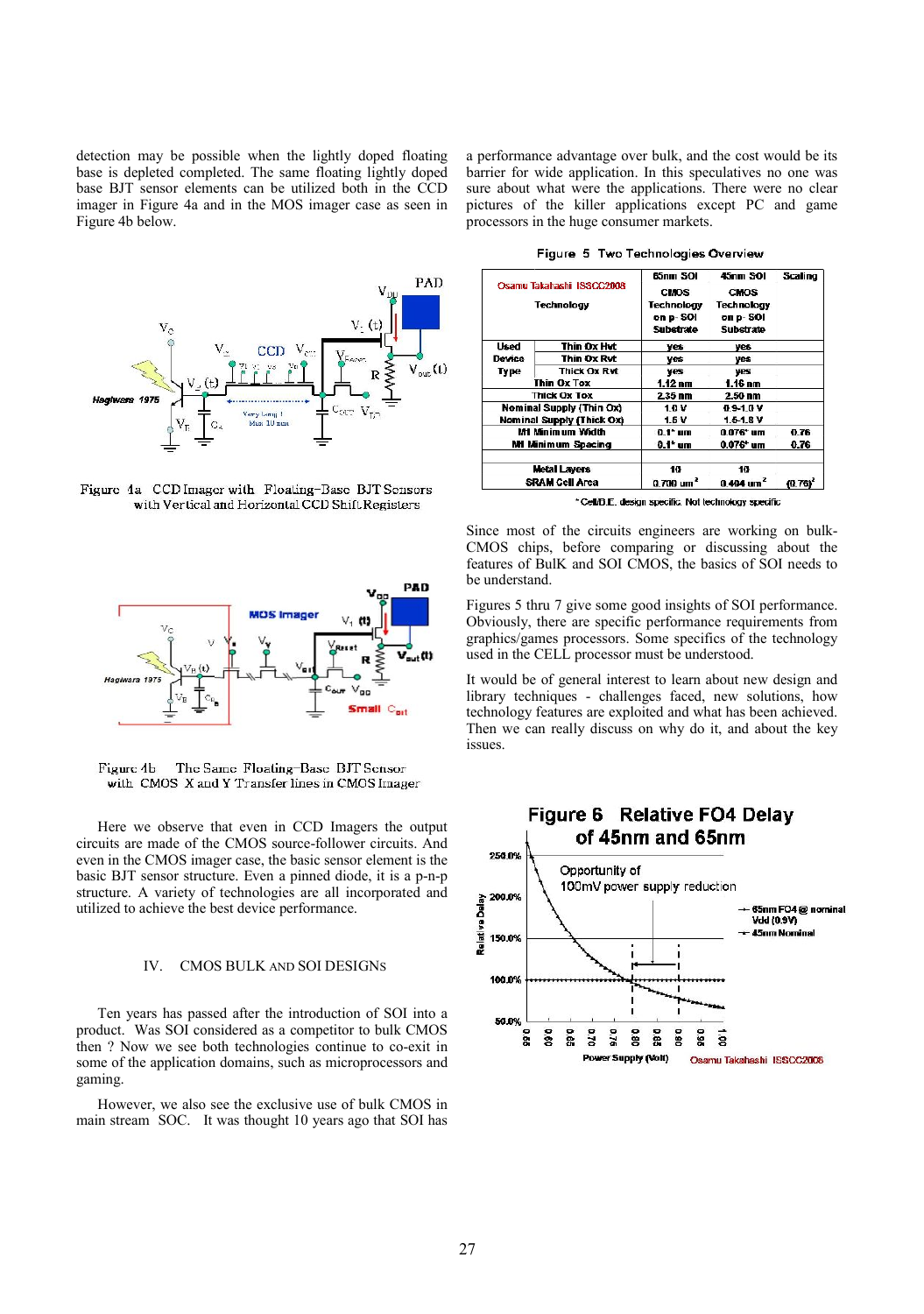## V. CELL PROCESSOR

Ken Kutaragi[5] in his plenary talk "The future of computing for real-time entertainment", at ISSCC2006, February 2006 started with a short review of computing and computer games, from Eniac, through microprocessors and text-based games, to Pong, and now approaching real-time computer generated graphics.

Figure 7 Simulated Relative Power of Cell/B.E. with Three Technologies



This trend is continuing, expanding the market from homes and fixed-location gaming, to the mobile space. This trend will increase IC content and push the limits of the semiconductor processes. In the early games, the game platforms used mature technologies like TTL, so the internal silicon was always one or two generations back from the leading edge. The gaming market was fairly small and most games were just advanced toys. Designs were integrated into ASICs to reduce costs and size, but there was no effort to push the technology.

Figure 8 45nm Cell/B.E. Die Photo 1521kB 酾 enco. ect | mm 饆 ш **is**  $R<sub>1</sub>$ Hement t SF  $\mathbf{H}_{\text{max}}$ 

Osamu Takahashi ISSCC2008

By 1994, the games were just starting to move to 0.5-micron processes, while the leading process was 0.35 micron. Eventually over time, the game chips migrated to smaller processes to increase integration and reduce costs. Now games

are a big business, Over 700 million gaming platforms are in players' hands, and the industry consumes 70,000 8-inch wafers per month for logic and memory – with demand increasing in 2007 to over 120,000 8-and 12-inch wafers per month. The latest games are multi-core SoC devices that push the state of the art in semiconductors.

The PlayStation became one of the first gaming systems to push the technology. It is similar in architecture to a PC, except for its MIPS processor and dedicated geometry transfer engine. Due to the 5-stage pipeline in the graphics chip, the latency approached 100 msec – a speed that humans discern as discontinuous and definitely not real time.



Figure 9 Trend of HW Solution to SW Solution

To address the latency issue, the emotion engine was developed in 1998. This groundbreaking graphics chip needed the latest technologies to achieve its performance and level of integration. By reducing the number of pipeline stages and increasing integration – with 10.5 million transistor and a 128 bit dual vector processor – the Playstation pushed all of the existing limits of the 250-nanometer process.



Figure 10 Cell/B.E. and Toshiba SpursEngine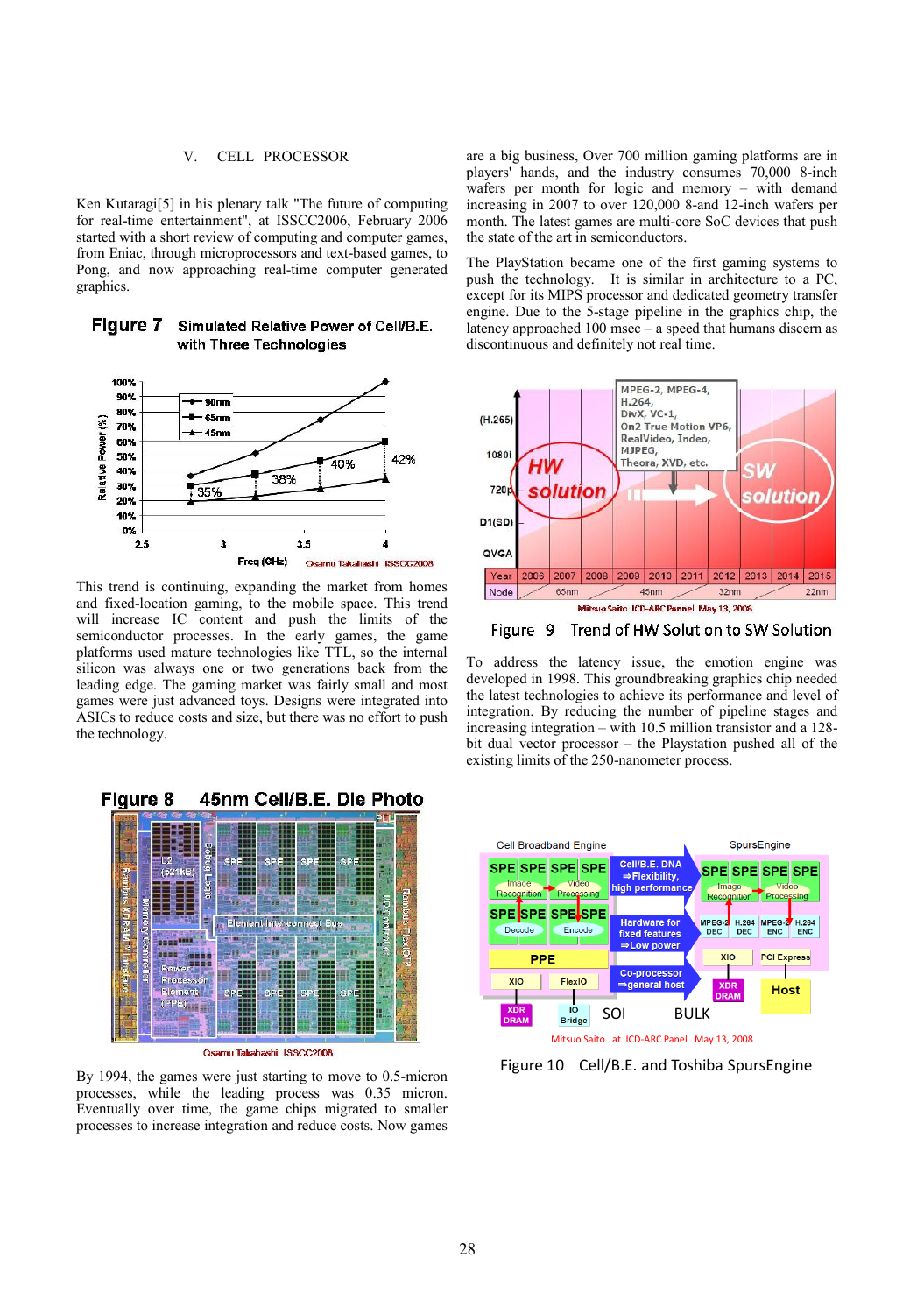In 1999, the design was ported to a 4-metal, 180-nanometer process to reduce size and increase performance. The following year, it was ported to a 130-nanometer process. The 2-chip set was reduced to a single chip in a 90-nanometer process in 2004.

Also in 2004, the portable PSP platform was introduced. This gaming system uses a 9-metal, 90-nanometer process and has 18 million transistors in a multi-core architecture. The advent of real-time response in games changed the entire experience. Just as computers changed lives by bringing new compute capabilities to the office – first through spreadsheets, then communications and publishing, and finally to the rest of the high-technology lifestyle through video and music – the new games brought other changes.



Figure 11 # of Transistors on a MPU chip

Real-time response now allows the user to interact more closely with the games. The absence of any noticeable lag immerses the user in the action. The need for more computing and massive I/O capabilities is acknowledged in any real-time situation.



Figure 12 Trend of Processor in ISSCC papers

For example, a Formula 1 car has over 200 sensors and needs a supercomputer to process the data in the time available. Other real-time applications have similar requirements. The real-time environment forces the computer designer to change from a storage-centric to a processing centric model, with low latency and high throughput as essential design characteristics.

The Cell chip is a very highly parallel, multi-core processor with massive bandwidth for memory and I/O. Among the new capabilities in the chip are internal hardware security functions and an architecture geared for high scalability. Figure 8 shows the current 45 nm Cell Processor .

The Cell chip represents the convergence of supercomputers and computer entertainment in massively parallel systems with real-time response, quickly approaching the prospect of a super artificial intelligence that includes vision systems, intelligence – and even curiosity, as we saw in HAL in the film 2001.

The weight on the software developments efforts will be much heavier and heavier in near future. See Figure 9 above. We also see now SOI and Bulk co-exist in variety of differenct unique applications. See Figure 10.



Ref: http://www.top500.org **Projected Performance Development** Figure 13

Next-generation systems will include not only the supercomputers as explained in Figures 11 thru 13, but also vast number of sensors of all types to change the way humans and computers interact. Game machines have gone from trailing-edge components to leading-edge SoC devices over the past 30 years. But Game machines are not the only realtime applications. There must be more potential applications of real real-time machines in order to meet our human needs.

The future of real-time computing will include massive assemblies of parallel processors over mesh-connected networks to execute the vast amounts of computation that recognize and react to the real world with many types of sensors and interface and networking connections.

The enhanced capabilities of the supercomputer-class devices will change user experiences and expectations in ways we are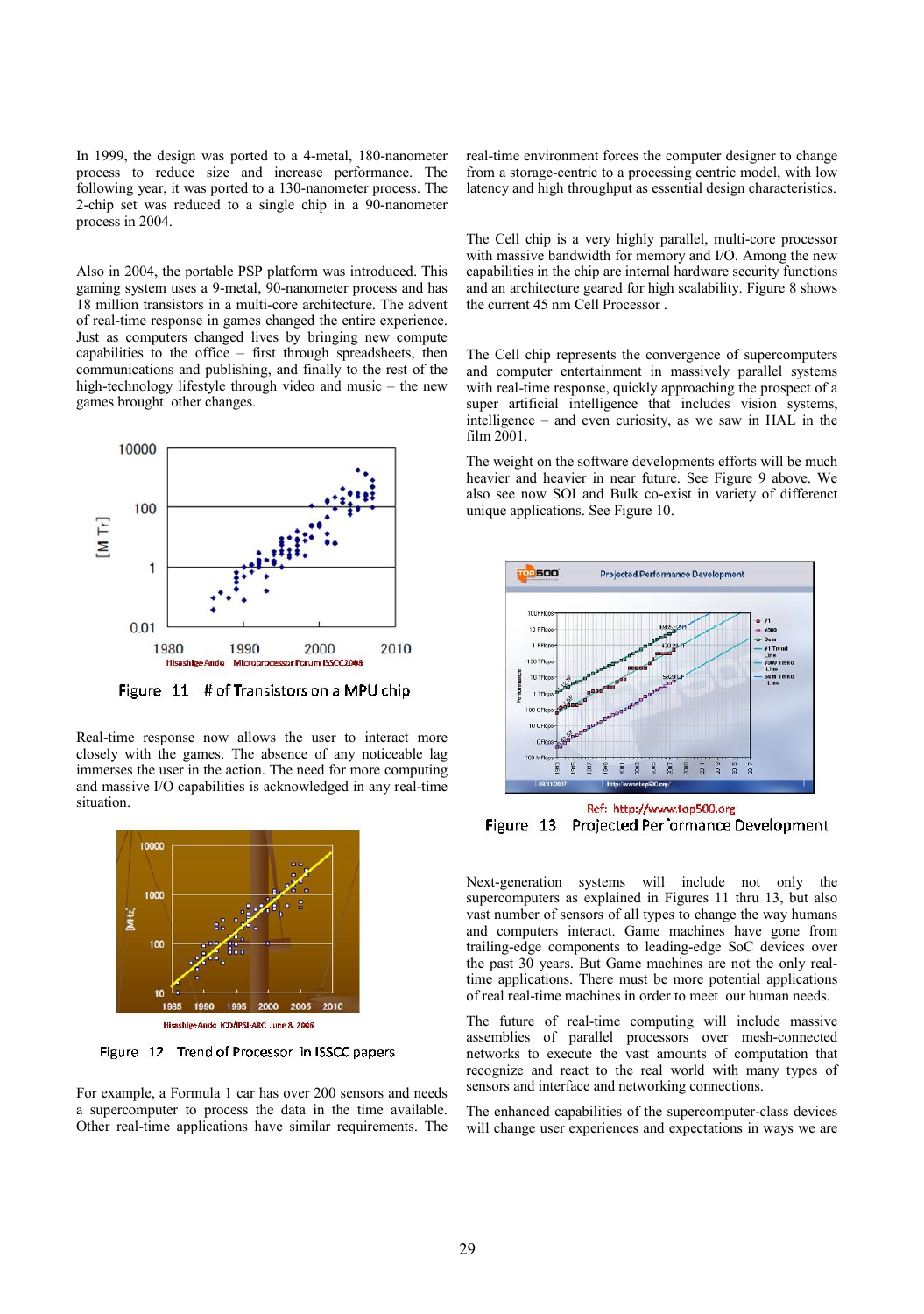not fully aware of and not able to define, at least for now. Face recognition and real-time cosmetic face simulation can be realized with dedicated processors. SpursEngine by Toshiba is one good example. See Figure 10 above.

But the real killer application may be just waiting at the corner to appear in front of us suddenly soon. Since the need is the mother of inventions, all we need to look for is just what we really wish to have in our daily life at home and outdoors.

## VI. AIPS/AINS-ROBOT APPLICATIONS

The author believes the key lies in the human friendly AIPS and AINS-Robot Applications. A robot is a product of many technology achievements including material science, mechanical engineering, electrical engineering and a huge amount of supporting software environments with real-time supercomputers and communication wire-line and wireless networking.

If the robot application is dedicated for the daily care of old and disabled people at home, the dedicated AIPS/AINS system also needs to consider the barrier free house design efforts and for the natural friendly human-robot interface, the human-friendly robot appearance and cloths are desired.

The convergence of supercomputers and computer entertainment in massively parallel systems with real-time response, quickly approaching the prospect of a super artificial intelligence that includes vision systems, intelligence – and even curiosity, as we saw in HAL in the film 2001.

Next-generation systems will include vast number of sensors of all types to change the way humans and computers interact.



At home, every room has many, many sensing video cameras and audio sound pick-up systems wired together in the home network system with the super computers processing the voice and image pattern recognitions in real time, and the advanced AIPS/AINS Software will control the robust mechanical robot arms, legs and moving wheels to respond in real time to the requirements and requests given by the old and disabled people at home.

Current humanoid robots are being designed to be mobile and portability-oriented design with many constraints in power management and body-space limitations.

But by sharing a variety of functions with in- door furniture-type TV display super computer terminal, internet remote control intelligent services, toy-type sensors, the mechanical robot body itself can be designed and dedicated to achieve fully- reliable and accurate human-like gentle and strong movements.

What we really needs is the total computer controlled robot system that can really control in real-time the complicated mechanical system such as the One-legged Ghost Umbrella Toy or the Classical Japanese Johruri Doll Play.



(3) a computer-controlled new version of the Classical Japanese Bunraku Doll Theatre Syste



http://www2.ntj.jac.go.jp/unesco/bunraku/jp/contents/whats/index.html

Figure 15 Another AIPS/AINS-ROBOT Application Images

These systems can be achieved with the real-time feedback systems with many video camera and audio pick-up interfaces.

The entire system may be connected to the established security service company or privately connected to their children and wives outside home by mobile phone and wireless real-time communication system so that the old and disabled people need not be cared and confined in the remote hospital away from their family and friends. With the dedicated their own private AIPS/AINS-Robot services, the old people's daily care nursery home may not be important for them.. They can stay at home with their children, grandchildren and friends and family for the rest of their lives happy after.

While the person is still active and clear in mind, the AIPS-Robot serves as the real partner friend to them. They can teach or program the AIPS-Robot as they wish with many dedicated hours for their own dedicated requirements.